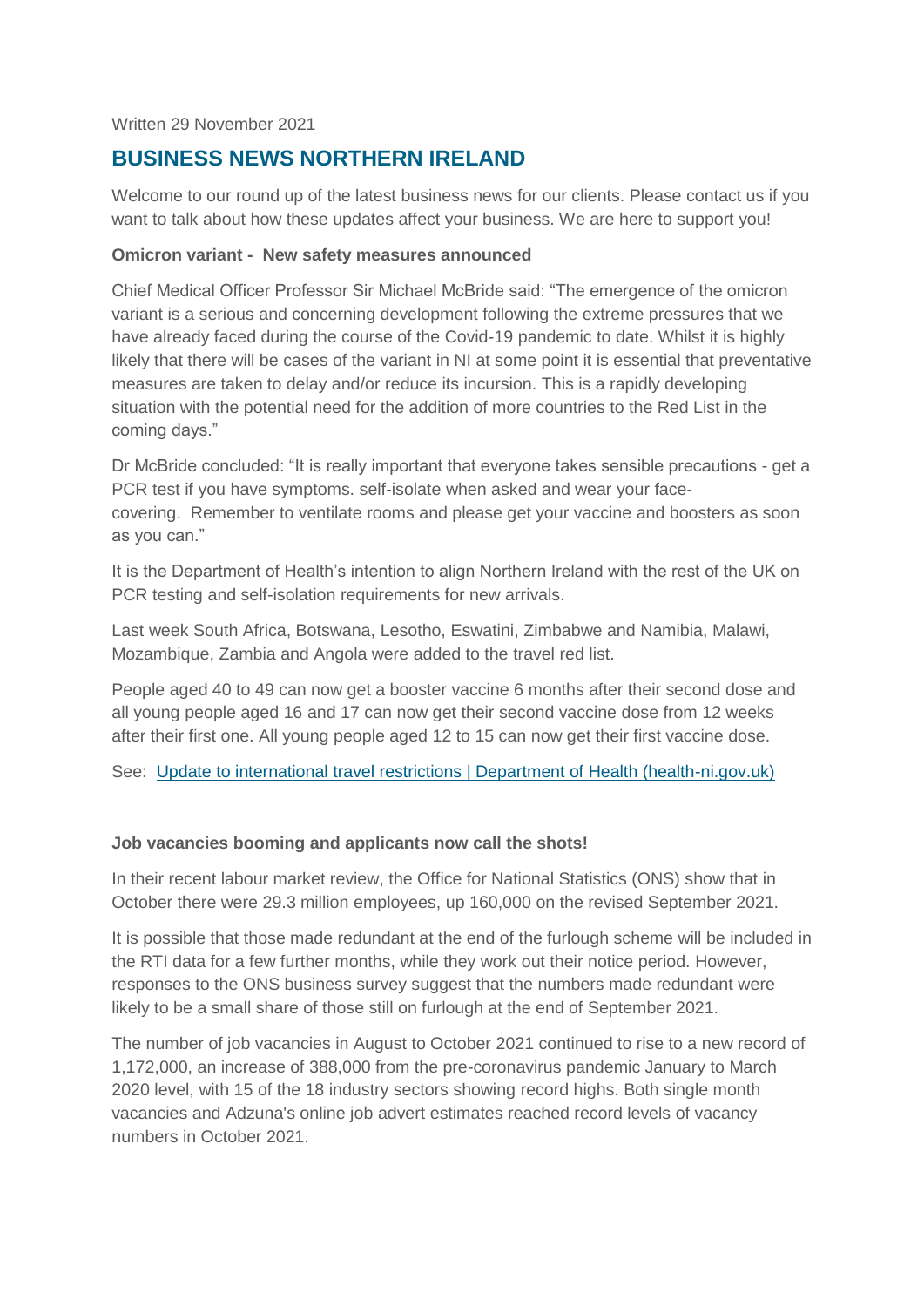

There are a number of actions you can take to make your business attractive to new staff. In addition to reviewing your pay and conditions to be as competitive as possible, these include:

- Tasking recruitment as a permanent process;
- Regularly asking existing staff, customers and suppliers for introductions;
- Offering incentives for referrals;
- Make sure you are running constant online social media and local advertisements;
- Embracing flexibility in hours and location in your business;
- Introducing a "Golden Hello" and loyalty bonusses for length of service (typically one to three years);
- Advertising testimonials from existing staff;
- Using government initiatives for apprentices;
- Make your company and the job sound as attractive as possible by outlining the position to sound prestigious and challenging. These two factors are big incentives for bright potential candidates;
- Knowing that job satisfaction comes from feeling respected and having the opportunity to learn new things and excel in the face of obstacles when advertising the role; and
- Convey your businesses personality so potential employees get a feel for what it would be like to work for you;

Recruiting new employees is tough just now so be different! For example, some employers are now offering "Wellbeing leave" in addition to the usual holiday package. If you want to recruit more you have to get serious about the process and be on it 24/7, 365!

Useful guidance on the procedures for recruitment can be seen in the ACAS guide "Recruiting staff" which can be seen here: [Recruiting staff \(acas.org.uk\)](https://www.acas.org.uk/sites/default/files/2019-03/Recruiting_staff_guide.pdf)

#### **Reimbursing Fuel for Company cars from 1 December 2021**

As the result of recent increases in fuel prices, HMRC have increased the advisory fuel rates that apply for the reimbursement of employees' private fuel for their company cars. The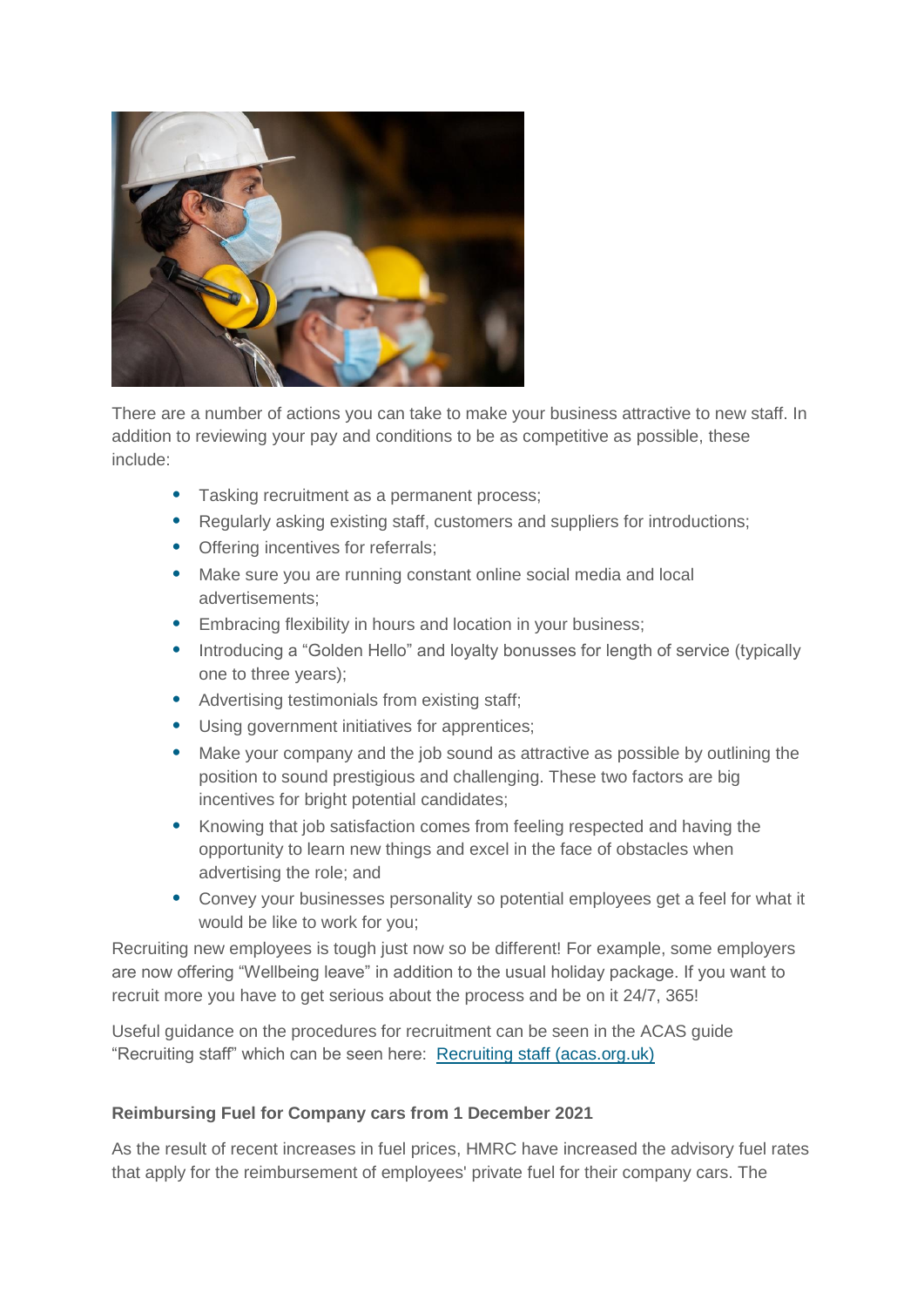same rates apply when the employer reimburses employees for fuel used for business journeys in their company car.

The new rates apply from 1 December 2021, but you can continue to use the previous rates for up to 1 month from the date the new rates apply. Note that the electric car reimbursement rate also increases from 4p to 5p a mile.

Where there has been a change, the previous rate is shown in brackets: -

| <b>Engine Size</b> | <b>Petrol</b> | <b>Diesel</b> | <b>LPG</b> |
|--------------------|---------------|---------------|------------|
| 1400cc or less     | 13p           |               | 9p         |
|                    | (12p)         |               | (7p)       |
| 1600cc or less     |               | 11p           |            |
|                    |               | (10p)         |            |
| 1401cc to 2000cc   | 15p           |               | 10p        |
|                    | (14p)         |               | (8p)       |
| 1601 to 2000cc     |               | 13p           |            |
|                    |               | (12p)         |            |
| Over 2000cc        | 22p           | 16p           | 15p        |
|                    | (20p)         | (15p)         | (12p)      |

Note that for hybrid cars you must use the petrol or diesel rate which may differ significantly from the actual fuel costs. The advisory electricity rate for fully electric cars is 5 pence per mile (was 4p).

Employees should carefully consider whether it is advantageous having private fuel provided for their company car. Remember that the P11d benefit for having private fuel provided for a company car in 2021/22 is £24,600 multiplied by the CO2 emissions percentage for that vehicle, rising to £25,300 for 2022/23.

For example, a director driving a Mercedes Benz E200 saloon company car (CO2 emissions 169g per km) would be assessed on  $37\% \times £24,600 = £9,102$  for  $2021/22$ . If they are a higher rate taxpayer that would mean £3,641 tax. That is an awful lot of private fuel!

On top of that there would be 13.8% Class 1A NIC payable by the employer = £1,256  $(15.05\% \text{ next year} = \text{\textsterling}1,409).$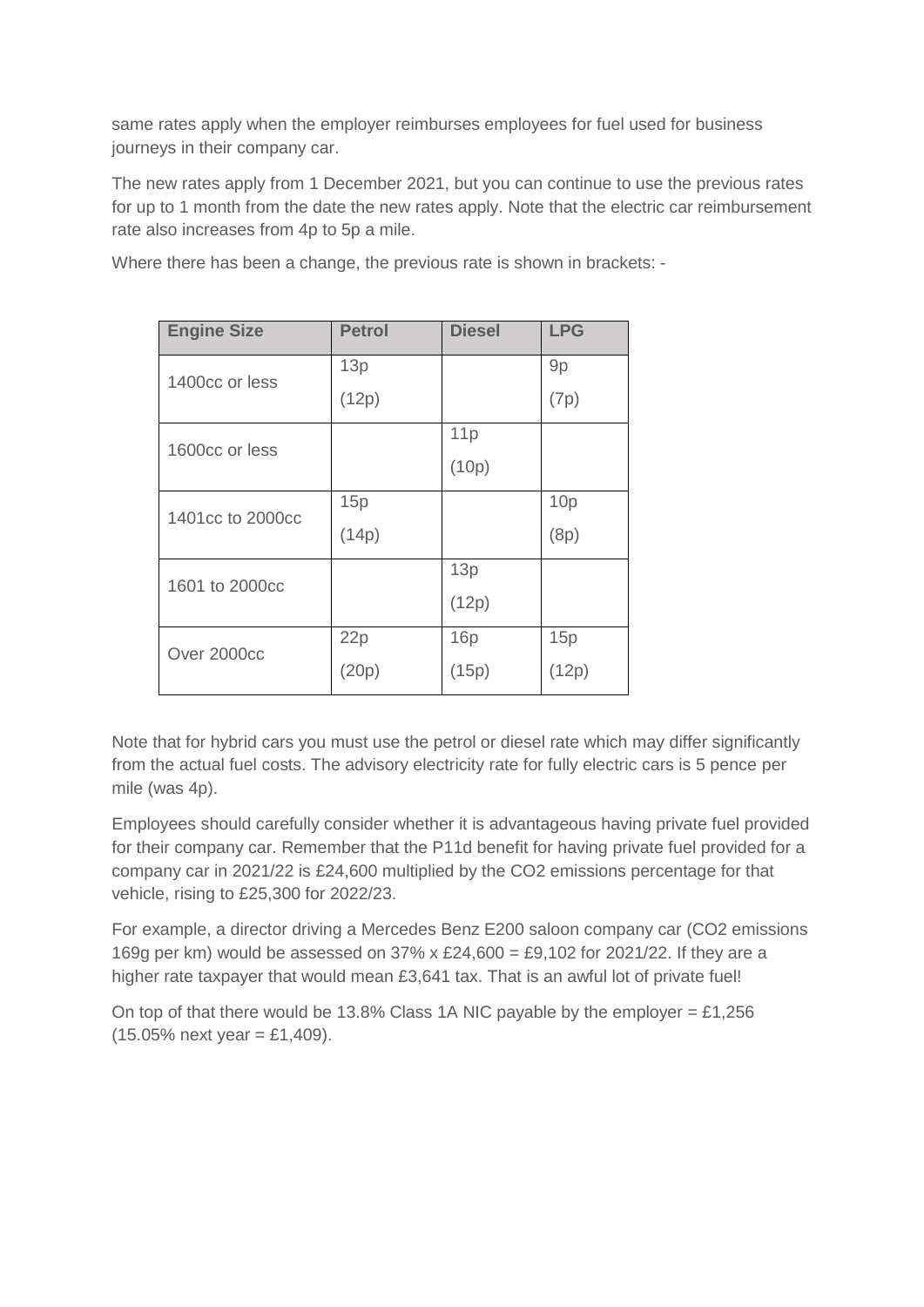## **Made Smarter Innovation: Sustainable Smart Factory**

UK registered businesses and organisations can apply for a share of up to £20m for digital innovation projects that will improve the resource efficiency and energy efficiency of manufacturing processes in factories. The Competition closes 26 January 2022.

The Made Smarter Innovation programme, delivered by Innovate UK, part of UK Research and Innovation (UKRI), has launched a new collaborative research and development competition focusing on sustainable smart factories. The £20 million Sustainable Smart Factory competition presents an opportunity to launch a wide range of projects that bring a significant benefit to the planet, helping to achieve net zero.

Consortiums of UK registered business and organisations can apply for a share of up to £20 million for digital innovation projects that will reduce the carbon emissions of manufacturing processes in factories. The aim of the competition is to support the development of digital innovations to improve the sustainability of manufacturing processes, resulting in either reduced material or reduced energy consumption.

Applications are encouraged from consortiums comprising a mix of manufacturing and technology development capabilities working together on innovative developments or novel applications of digital technologies. Projects can:

- range from £1 million to £8 million
- run for up to two years
- tackle themes such as reducing in-process material losses, better sequencing manufacturing operations to reduce energy consumption

See: Competition overview - [Made Smarter Innovation: Sustainable Smart Factory -](https://apply-for-innovation-funding.service.gov.uk/competition/1063/overview) [Innovation Funding Service \(apply-for-innovation-funding.service.gov.uk\)](https://apply-for-innovation-funding.service.gov.uk/competition/1063/overview)

## **Start Up Energy Transition Award 2022**

The Start Up Energy Transition (SET) Award is an international competition for startups and young companies worldwide who are working on ideas affecting global energy transition and climate change.

In the last four years, the award has received more than 2,300 applications from 102 countries. SET is powered by the German Energy Agency (dena), in cooperation with the World Energy Council.

The five categories of the fifth round of the SET Award cover the entire clean energy spectrum:

- Clean Energy Generation
- Demand-side Innovation
- Energy Distribution and Storage
- Smart Mobility & Transportation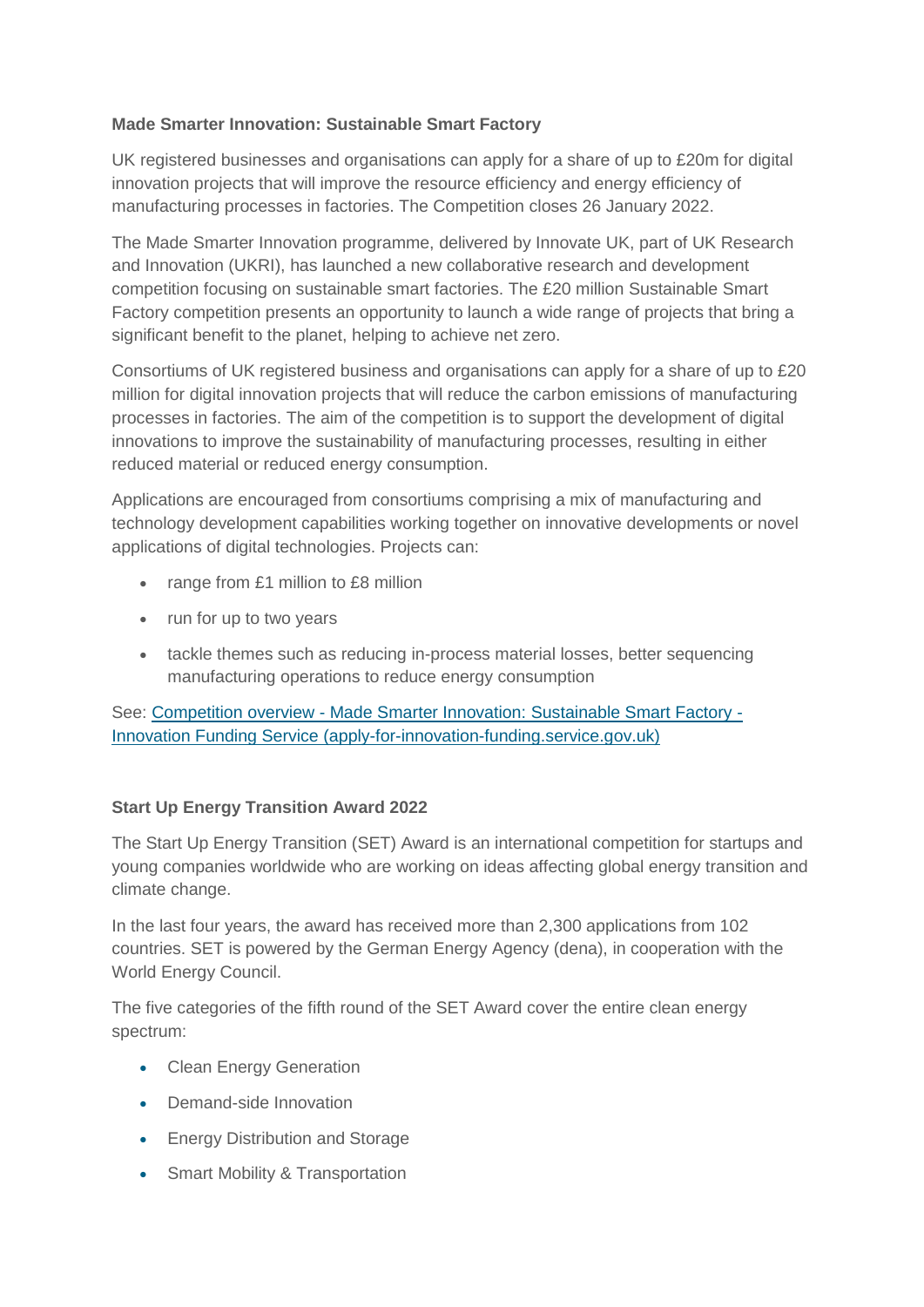Quality Energy Access & SDG-7

Benefits of participating and prizes in the SET Award 2022 include:

- joining the global platform of innovation leaders
- the top 100 ranked applicants will be featured to stakeholders across the globe, and also receive a free ticket to the SET Tech Festival
- 15 finalists will receive return flights to Berlin and accommodation for 2 representatives of the start-up to attend the SET Tech Festival
- $\bullet$  category winners will receive up to €10,000 prize money

The closing date for applications is 31 January 2022.

See: SET Award - [Start Up Energy Transition \(startup-energy-transition.com\)](https://www.startup-energy-transition.com/set-award/)

### **Working Minds campaign launches**

The Health and Safety Executive (HSE) are calling for a culture change across Britain's workplaces where recognising and responding to the signs of stress becomes as routine as managing workplace safety.

Work-related stress is now the number one cause of employee sickness absence, with major factors causing work-related stress including workload pressures - tight deadlines, too much responsibility and a lack of managerial support. Employers, particularly smaller ones, are not aware of their legal duties or how to spot the signs of stress.

Working Minds raises awareness about how to recognise and respond to the signs of stress and reminds employers of their legal duty to protect workers and support good mental health to help people to stay well. The organisation also provides small businesses with relevant information and practical tools.

See: Working Minds - [Work Right to keep Britain safe \(campaign.gov.uk\)](https://workright.campaign.gov.uk/campaigns/working-minds/?utm_source=govdelivery&utm_medium=email&utm_campaign=working-minds&utm_content=stress-17-nov-21)

#### **HMRC webinars - November and December 2021**

There are a number of webinars available this November and December from HMRC that will help [employers with payroll,](https://www.nibusinessinfo.co.uk/content/hmrc-webinars-november-and-december-2021#employers) give the [self-employed an understanding of key taxes](https://www.nibusinessinfo.co.uk/content/hmrc-webinars-november-and-december-2021#self-employed) that affect them and help those [individuals and businesses trading outside Northern Ireland](https://www.nibusinessinfo.co.uk/content/hmrc-webinars-november-and-december-2021#trade) get to grips with import and export procedures. The webinars are free and last around an hour.

See: [HMRC videos, webinars and email alerts -](https://www.gov.uk/government/collections/hmrc-webinars-email-alerts-and-videos) GOV.UK (www.gov.uk)

## **SBC late payments survey**

The Office of the Small Business Commissioner (SBC) has a remit across late payments and changing the culture of late payments in the UK. Small firms complain about late payments as one of their top concerns and cite them as the reason they are in debt.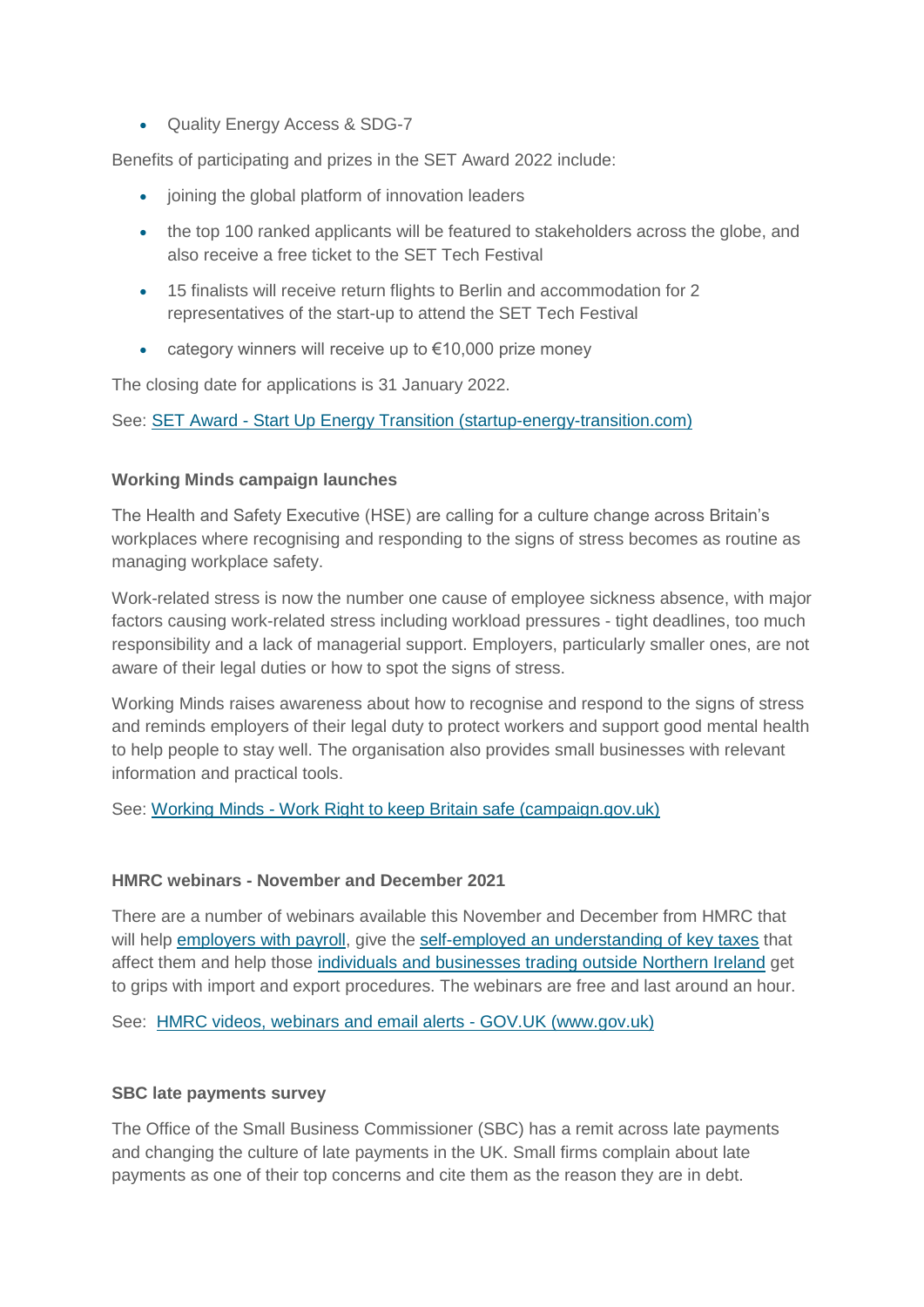The SBC would like to hear from small businesses to get a clearer picture, if possible, of how small firm growth and productivity is being held back by poor payment practices.

The survey closes on 15 December 2021.

See: SBC late payments survey - [Department for Business, Energy and Industrial Strategy -](https://beisgovuk.citizenspace.com/business-growth/sbc-late-payments-survey/) [Citizen Space](https://beisgovuk.citizenspace.com/business-growth/sbc-late-payments-survey/)

#### **New laws and code to resolve remaining COVID-19 commercial rent debts**

New laws and a Code of Practice are being introduced to resolve the remaining commercial rent debts accrued because of the pandemic.

The Code sets out that, in the first instance, tenants unable to pay in full should negotiate with their landlord in the expectation that the landlord waives some or all rent arrears where they are able to do so.

From 25 March 2022, new laws introduced in the Commercial Rent (Coronavirus) Bill will establish a legally-binding arbitration process for commercial landlords and tenants who have not already reached an agreement, following the principles in the Code of Practice.

The Bill will apply to commercial rent debts related to the mandated closure of certain businesses such as pubs, gyms and restaurants during the pandemic. Debts accrued at other times will not be in scope.

These laws will come into force in England and Wales, and Northern Ireland will have a power in the Bill to introduce similar legislation.

See: [New laws and code to resolve remaining COVID-19 commercial rent debts -](https://www.gov.uk/government/news/new-laws-and-code-to-resolve-remaining-covid-19-commercial-rent-debts) GOV.UK [\(www.gov.uk\)](https://www.gov.uk/government/news/new-laws-and-code-to-resolve-remaining-covid-19-commercial-rent-debts)

## **Green Economy Support Programme for Armagh, Banbridge and Craigavon**

Armagh City, Banbridge & Craigavon Borough Council's new Green Economy Support Programme supports businesses in the area on their innovation journey to a greener economy.

The programme aims to support micro and small businesses to reduce their carbon footprint and develop their knowledge and skills around green energy opportunities. It also offers oneto-one mentoring and a range of webinars. The programme also provides one-to-one support to businesses who want to take action to reduce their carbon footprint and develop their knowledge and skills around green energy opportunities.

Participants will receive assistance to produce a net zero carbon energy plan, tailored to their business needs, highlighting practical steps to build resilience, strengthen competitiveness and realise carbon, energy and costs savings.

To be considered for a place on the programme, your business must:

be based in the Armagh City, Banbridge & Craigavon Borough Council area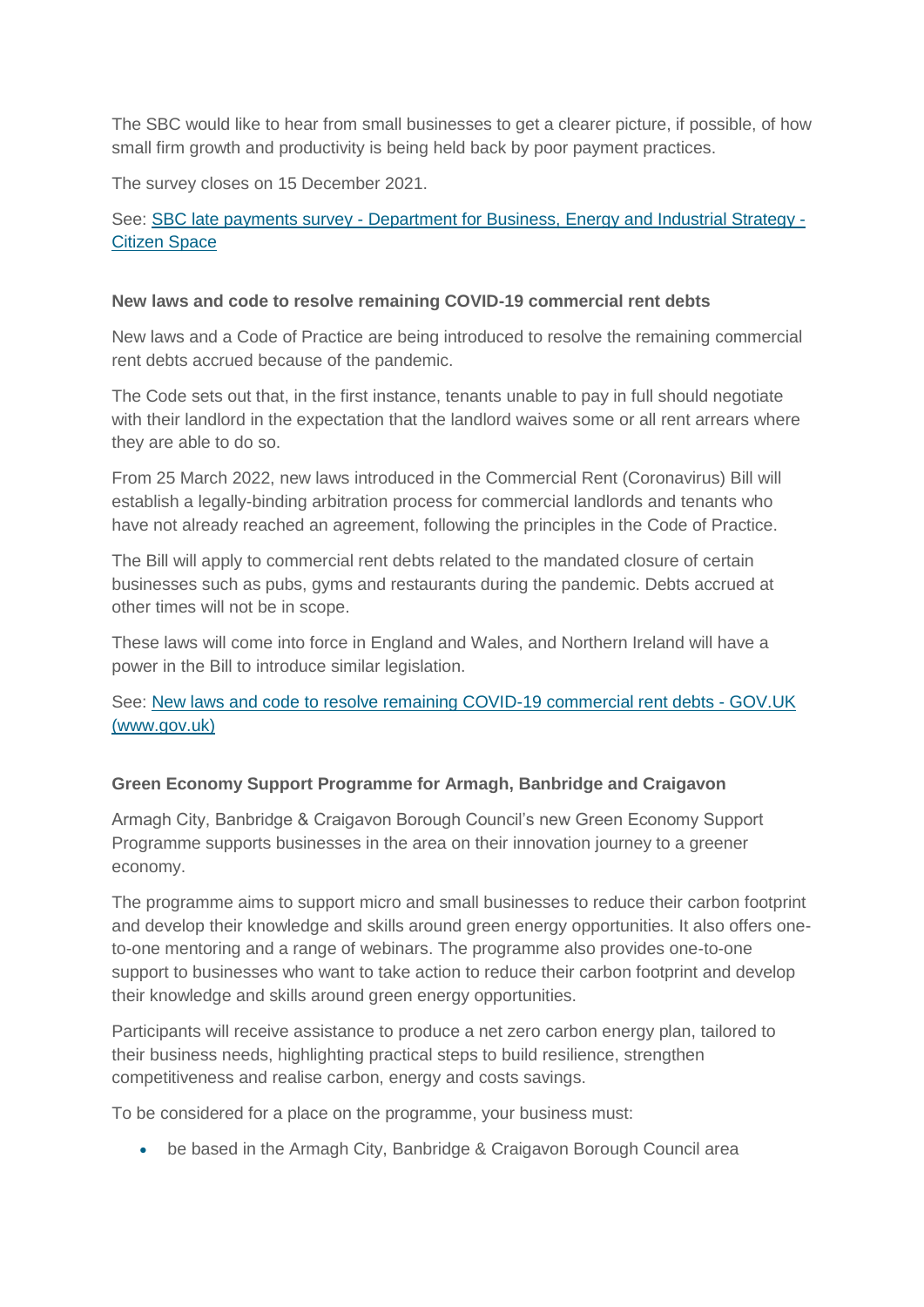• employ less than 50 people

## See: [Green Economy Support Programme for Armagh, Banbridge and Craigavon](https://www.nibusinessinfo.co.uk/content/green-economy-support-programme-armagh-banbridge-and-craigavon)  [\(nibusinessinfo.co.uk\)](https://www.nibusinessinfo.co.uk/content/green-economy-support-programme-armagh-banbridge-and-craigavon)

#### **Exporting Founders programme**

Exporting Founders can help you get your start-up business ready for the requirements and realities of cross-border and international trade. This 12-week virtual programme, delivered by Young Enterprise NI, is funded by the Department for the Economy.

Through a series of practical workshops, learning and panels, industry experts will equip you with the skills, knowledge and connections to demystify cross-border trade that will help you export and sell globally.

Exporting Founders is relevant for digital, product or service-focused early-stage entrepreneurs or anyone thinking about starting up and exploring new markets.

You will also have the opportunity to showcase your start-ups and ideas and help to join the dots to the people, places and programmes that can support you with your cross-border and international trade ambitions.

Exporting Founders will be delivered via two programmes in 2021-22:

- Programme 1 will begin in late November you need to apply by 30 November 2021
- Programme 2 will begin in early January 2022 you do not need to have enrolled in Programme 1 to join Programme 2

See: [Exporting Founders](https://www.exportingfounders.com/2022)

#### **Prepare for new bans on F-gases**

New bans in Northern Ireland legislation are due to come into force on 1 January 2022. These may affect businesses if they use commercial refrigeration equipment.

The bans will apply to businesses which place on the market the following two categories of refrigeration equipment containing hydrofluorocarbons (HFCs, a type of F-gas):

- new refrigerators and freezers for commercial use (hermetically sealed equipment) that contain HFCs with global warming potential (GWP) of 150 or more
- new multipack centralised refrigeration systems for commercial use with a rated cooling capacity of 40 kW or more that contain, or whose functioning relies upon, fluorinated greenhouse gases with GWP of 150 or more, except in the primary refrigerant circuit of cascade systems where fluorinated greenhouse gases with a GWP of less than 1,500 may be used

The aim on the bans is to limit NI's emissions of these types of F-gas, which have a very high GWP, and can exacerbate the effects of climate change.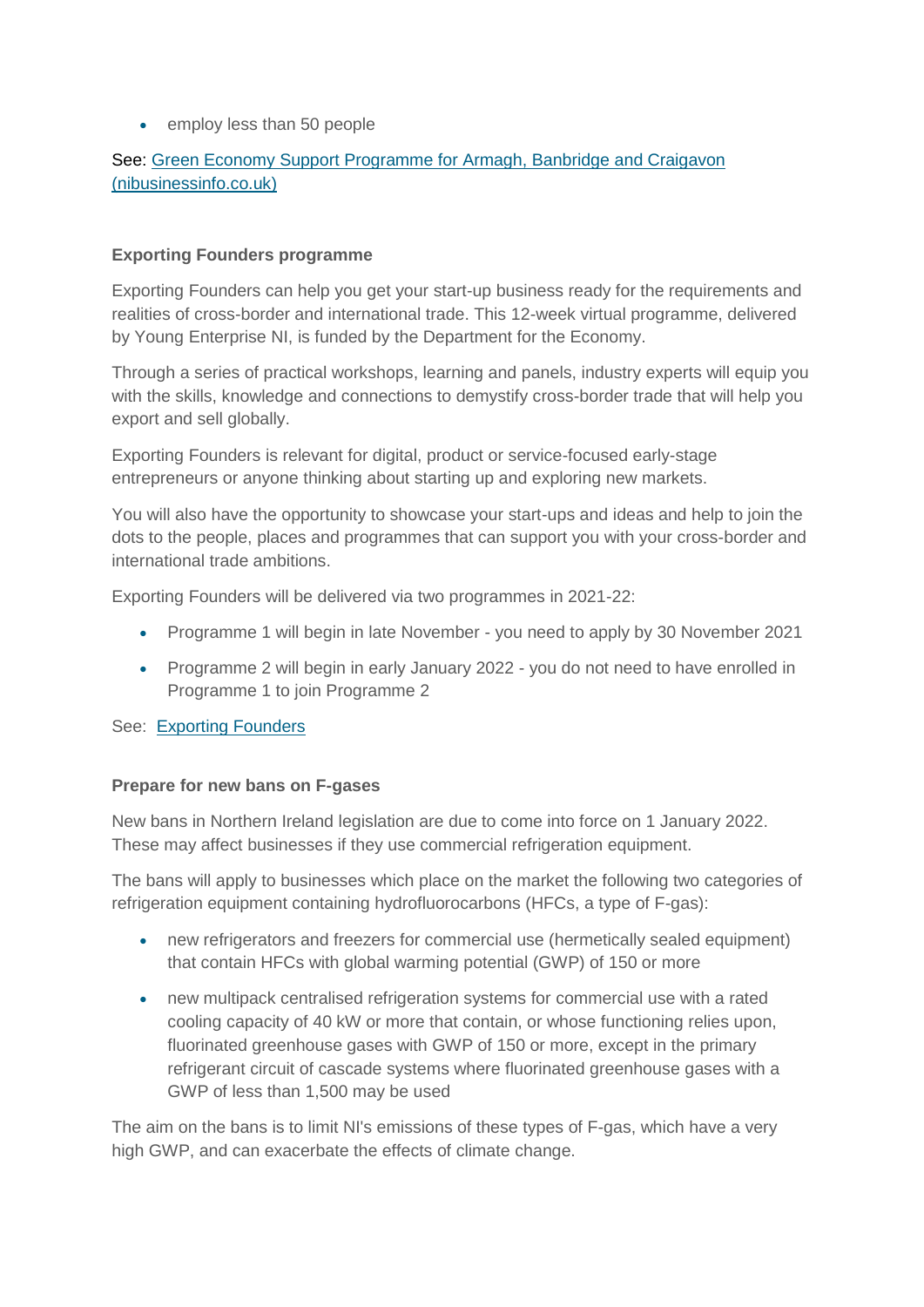Businesses that do not comply with the 2022 bans will be breaking the law and will be liable for enforcement action.

#### See: [Prepare for new bans on F-gases \(nibusinessinfo.co.uk\)](https://www.nibusinessinfo.co.uk/content/prepare-new-bans-f-gases)

#### **Northern Ireland Industry Market Access Programme**

Tourism Northern Ireland and Tourism Ireland have partnered to support Northern Ireland tourism business to secure international business for future years.

The Northern Ireland Industry Market Access Programme (NI IMAP) is funded through the Tourism Recovery Action Plan and will operate on a pilot basis from 4 October 2021 to 31 March 2022.

The programme specifically aims to support overseas business-to-business (B2B) activity in group leisure; meetings, incentives, conferences and events (MICE); golf and luxury.

Applications are open until 30 November 2021.

See: [Northern Ireland Industry Market Access Programme \(nibusinessinfo.co.uk\)](https://www.nibusinessinfo.co.uk/content/northern-ireland-industry-market-access-programme)

### **Coronavirus: New Apprenticeship Incentive Scheme**

The New Apprenticeship Incentive Scheme is available to all employers to support the recruitment of new apprentices.

This incentive is available to all employers to support the recruitment of new apprentices. As an employer, you will be eligible for up to £3,000 for each new apprenticeship opportunity created from 1 April 2020 to 31 March 2022.

See: [Coronavirus: New Apprenticeship Incentive Scheme \(nibusinessinfo.co.uk\)](https://www.nibusinessinfo.co.uk/content/coronavirus-new-apprenticeship-incentive-scheme)

## **Childcare Temporary Closure Support Fund - October to December 2021 period**

The COVID-19 Childcare Temporary Closure Support Fund will provide continued support for childcare providers who have had to close temporarily due to a COVID-19 related incident within their provision.

The Support Fund has been extended for the period October to December 2021.

Those eligible to apply include registered childminders, day-care providers, school age childcare providers, crèches and playgroups who are registered and have been operational during the period 1 October 2021 to 31 December 2021.

See: [Covid-19 Related Closure Phase 5 —](https://www.early-years.org/covid-related-closure-fund-phase-5) Early Years - the organisation for young children [\(early-years.org\)](https://www.early-years.org/covid-related-closure-fund-phase-5)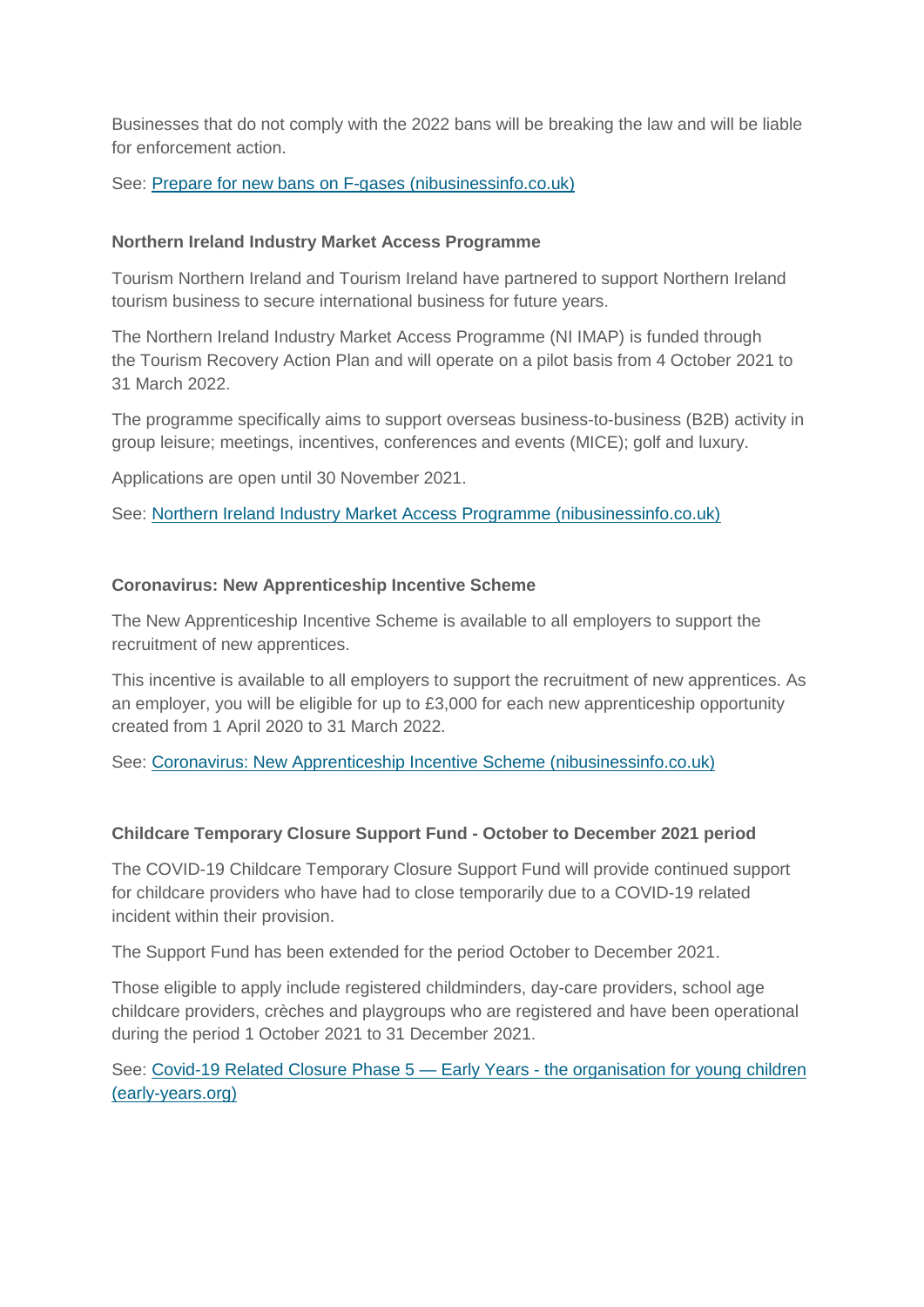#### **Free support programmes for Newry, Mourne and Down businesses**

Newry, Mourne and Down District Council's suite of business support programmes aims to provide support to businesses in the Newry, Mourne and Down District Council area.

A key benefit of signing up for the NMD Business programmes is that you will be partnered with a dedicated expert to offer practical advice to support your business needs.

To qualify for these programmes, your business must be a located within the Newry, Mourne and Down District Council area, employ less than 50 people and have growth potential over the next few years.

See: Home - [NMD Business](http://nmdbusiness.org/)

## **Minister announces the publication of the Culture, Arts & Heritage Recovery Taskforce Report**

Communities Minister, Deirdre Hargey, has published the report of the Culture, Arts & Heritage Recovery Taskforce.

The Taskforce, established by the Minister in May 2021, has made nine recommendations to support reopening and recovery in the short-term and proposals for the focus of a longer term strategy for culture, the arts and heritage.

Minister Hargey has thanked the Taskforce chair, Rotha Johnston, and the expert panel members and confirmed that work on implementation of the main recommendations has already begun.

See: [Minister announces the publication of the Culture, Arts & Heritage Recovery Taskforce](http://www.communities-ni.gov.uk/news/minister-announces-publication-culture-arts-heritage-recovery-taskforce-report)  [Report | Department for Communities \(communities-ni.gov.uk\)](http://www.communities-ni.gov.uk/news/minister-announces-publication-culture-arts-heritage-recovery-taskforce-report)

## **Public transport passengers must wear a face covering to fight spread of COVID-19**

Face coverings are mandatory on public transport as part of efforts in place to reduce the risk of transmission of Covid-19.

Passengers travelling on public transport services in Northern Ireland are required to wear a face covering. Face coverings are also required in public transport stations.

Infrastructure Minister, Nichola Mallon, has again reminded the travelling public of the importance of wearing face coverings on public transport including buses, trains and the Strangford Ferry.

See: [Public transport passengers must wear a face covering to fight spread of COVID-19 |](http://www.infrastructure-ni.gov.uk/news/public-transport-passengers-must-wear-face-covering-fight-spread-covid-19)  [Department for Infrastructure \(infrastructure-ni.gov.uk\)](http://www.infrastructure-ni.gov.uk/news/public-transport-passengers-must-wear-face-covering-fight-spread-covid-19)

**Statement from the Executive on Covid-19 – action needed now to keep our society open and safe**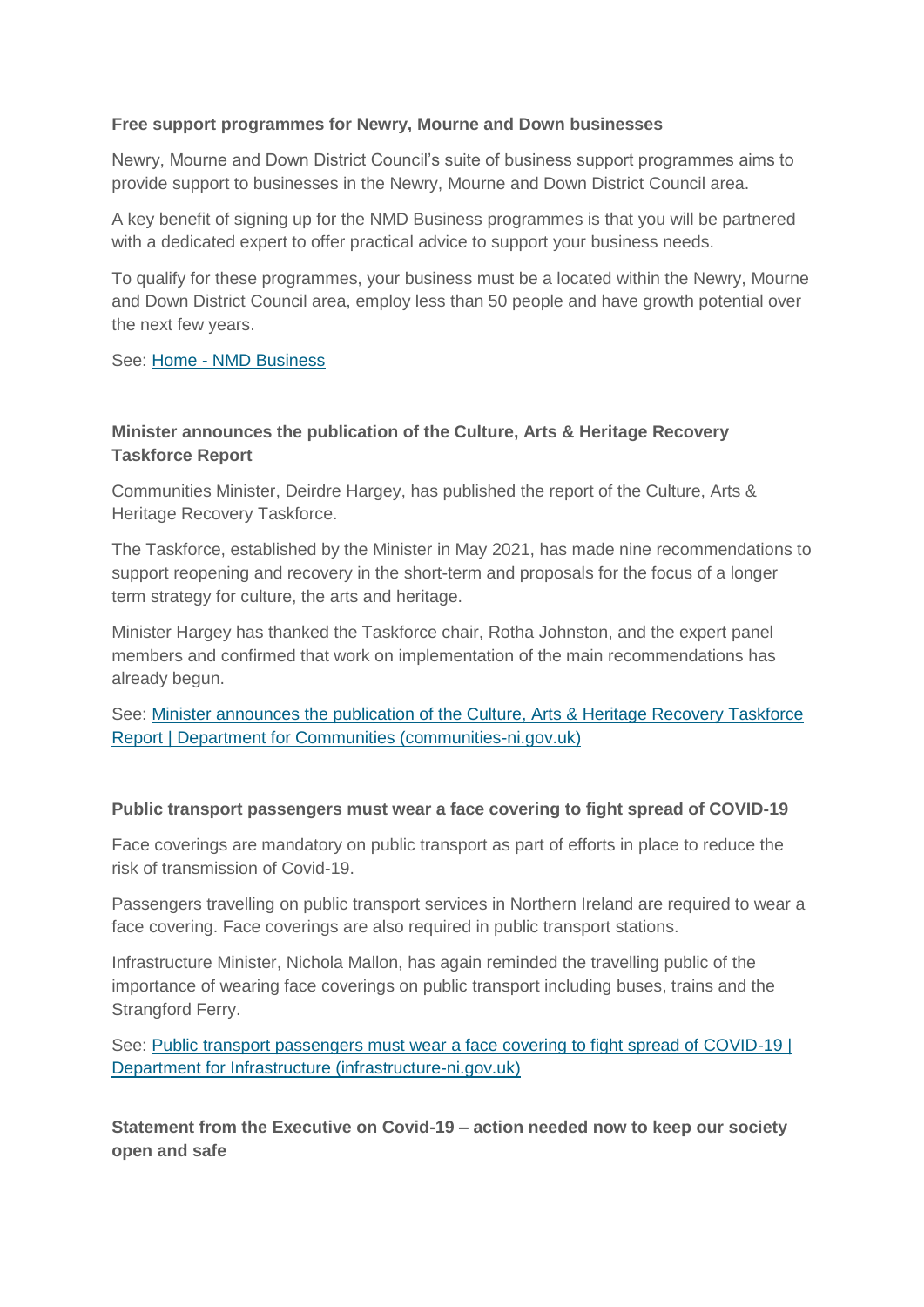### Vaccination

Please take up the vaccine, including the booster, when it is offered to you. The evidence on the benefits of vaccination is unequivocal. And the statistics are stark.

Unvaccinated adults aged under 50 are almost 11 times more likely to need hospitalisation from Covid-19. Unvaccinated individuals aged 50 and over are four times more likely to die from Covid-19 than those who are fully vaccinated.

#### Work from home

We are also strengthening the message that people should work from home where possible. More people working from home will help to reduce the risk of transmission both inside and outside the workplace.

We recognise that this may present challenges in some work areas and ask employees to work from home where they can and advise employers to support this where possible.

#### Making safer choices

It is vital that every person makes safer choices that will protect you, your family, the wider community and the health service.

Every step counts. As well as taking up the vaccine and working from home where possible, we ask everyone to:

- Limit your social contacts this will minimise opportunities for the virus to spread.
- Meet outdoors where you can it's safer than meeting indoors.
- If meeting indoors, make sure the space is well ventilated good ventilation is critical in reducing risk of transmission when indoors.
- Wear a face covering in crowded or indoor settings face coverings remain a vital mitigation and it is critical that people continue to use them in all circumstances where they are required.
- Keep washing your hands or use a sanitiser.

## See: [Statement from the Executive on Covid-19 –](http://www.executiveoffice-ni.gov.uk/news/statement-executive-covid-19-action-needed-now-keep-our-society-open-and-safe) action needed now to keep our society [open and safe | The Executive Office \(executiveoffice-ni.gov.uk\)](http://www.executiveoffice-ni.gov.uk/news/statement-executive-covid-19-action-needed-now-keep-our-society-open-and-safe)

## **Town Centre Experience Fund for Causeway, Coast and Glens**

This fund encourages traders/town centre stakeholders to introduce new experiences, activities, marketing or events within town centres

Causeway Coast & Glens Borough Council's Town Centre Experience Fund aims to bring different ideas together to develop activities which can improve the experience for town centre users.